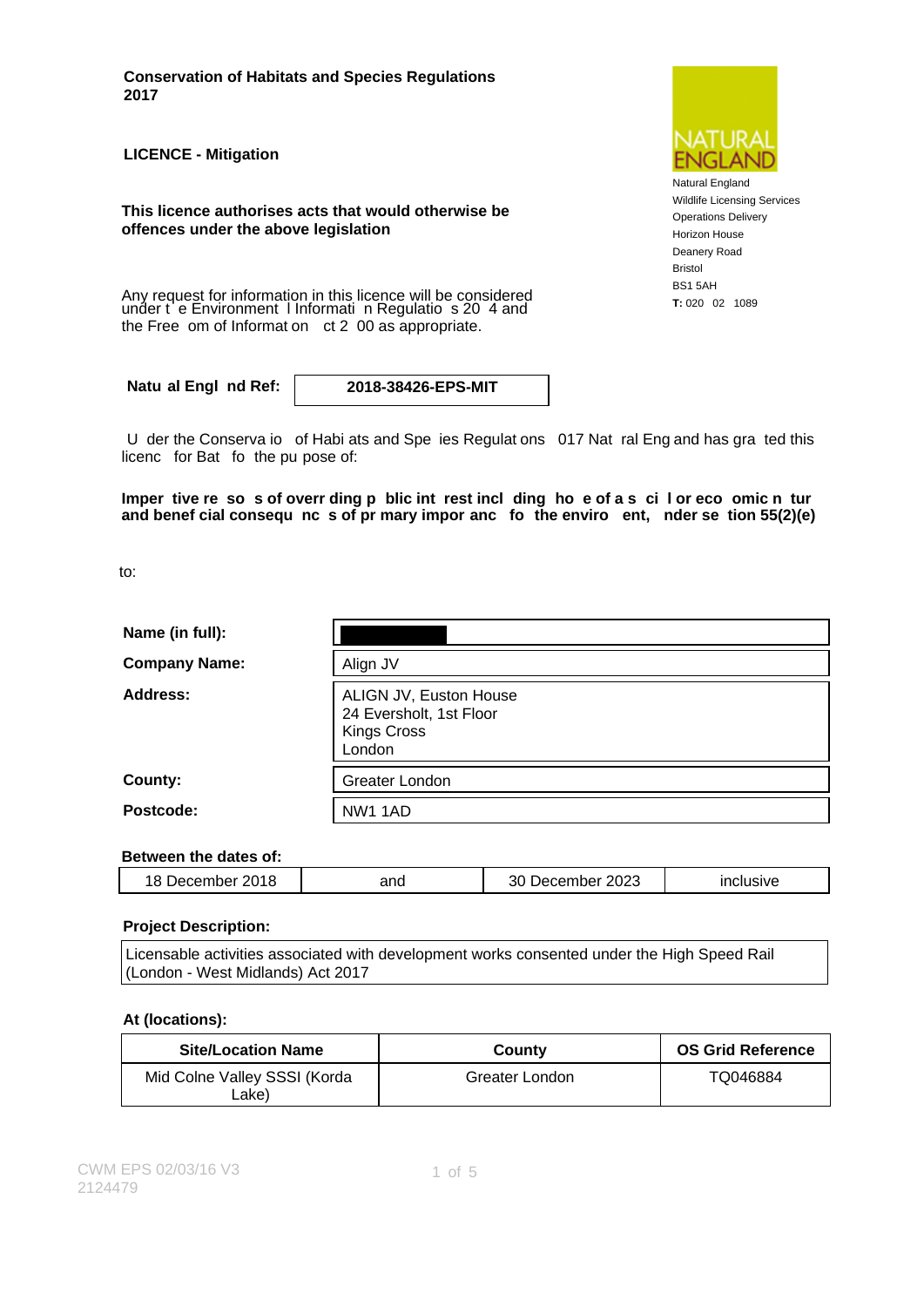### **For the following Species; activities and methods:**

| <b>Species Common Name</b><br>(Taxonomic Name) | <b>Activity</b>                                                                    | Method                                        |
|------------------------------------------------|------------------------------------------------------------------------------------|-----------------------------------------------|
| Soprano pipistrelle<br>(Pipistrellus pygmaeus) | Capture; Destroy<br>breeding site; Destroy<br>resting place; Disturb;<br>Transport | By hand; Other method - Bat box<br>relocation |

### **For the following licensable activities and maximum numbers:**

| <b>Licensable Activity</b> | <b>Permitted Species</b><br><b>Common Name</b> | <b>Maximum Number</b>                   |
|----------------------------|------------------------------------------------|-----------------------------------------|
| Capture                    | Soprano pipistrelle                            | 3                                       |
| Destroy breeding site      | Soprano pipistrelle                            | See Additional Condition for<br>details |
| Destroy resting place      | Soprano pipistrelle                            | See Additional Condition for<br>details |
| Disturb                    | Soprano pipistrelle                            | Not Specified                           |
| Transport                  | Soprano pipistrelle                            | 3                                       |

# **PLEASE NOTE**

The maximum number(s) stated in the above table refers to the maximum number of individuals of the stated species that can be captured or transported under the terms of this licence and the maximum number/s of resting places or breeding sites that can be damaged or destroyed under this licence (if applicable). Maximum numbers cannot be specified and do not apply to disturbance activities. Where applicable, please also refer to the special conditions outlined in your licence Annex for further details on how this/these maximum number(s) applies/apply to the activities permitted under your licence.

**This licence is granted subject to the licensee, including servants and named agents, adhering to the conditions and notes specified below and to the activities agreed in the Method Statement, or Annex and Work Schedule, between the licensee and Natural England. The Method Statement, or Annex, for the mitigation scheme is appended to this licence. The following person is authorised to act on behalf of the licensee:**

| <b>Consultant Name:</b> |                                                                                                |
|-------------------------|------------------------------------------------------------------------------------------------|
|                         | Jacobs UK Ltd<br>2 Glentworth Court, Lime Kiln Close<br><b>Stoke Gifford</b><br><b>Bristol</b> |
| County:                 | City of Bristol                                                                                |
| Postcode:               | <b>BS34 8SR</b>                                                                                |
|                         |                                                                                                |

CWM EPS 02/03/16 V3 2124479

**Signature: Date:** 18 December 2018

2 of 5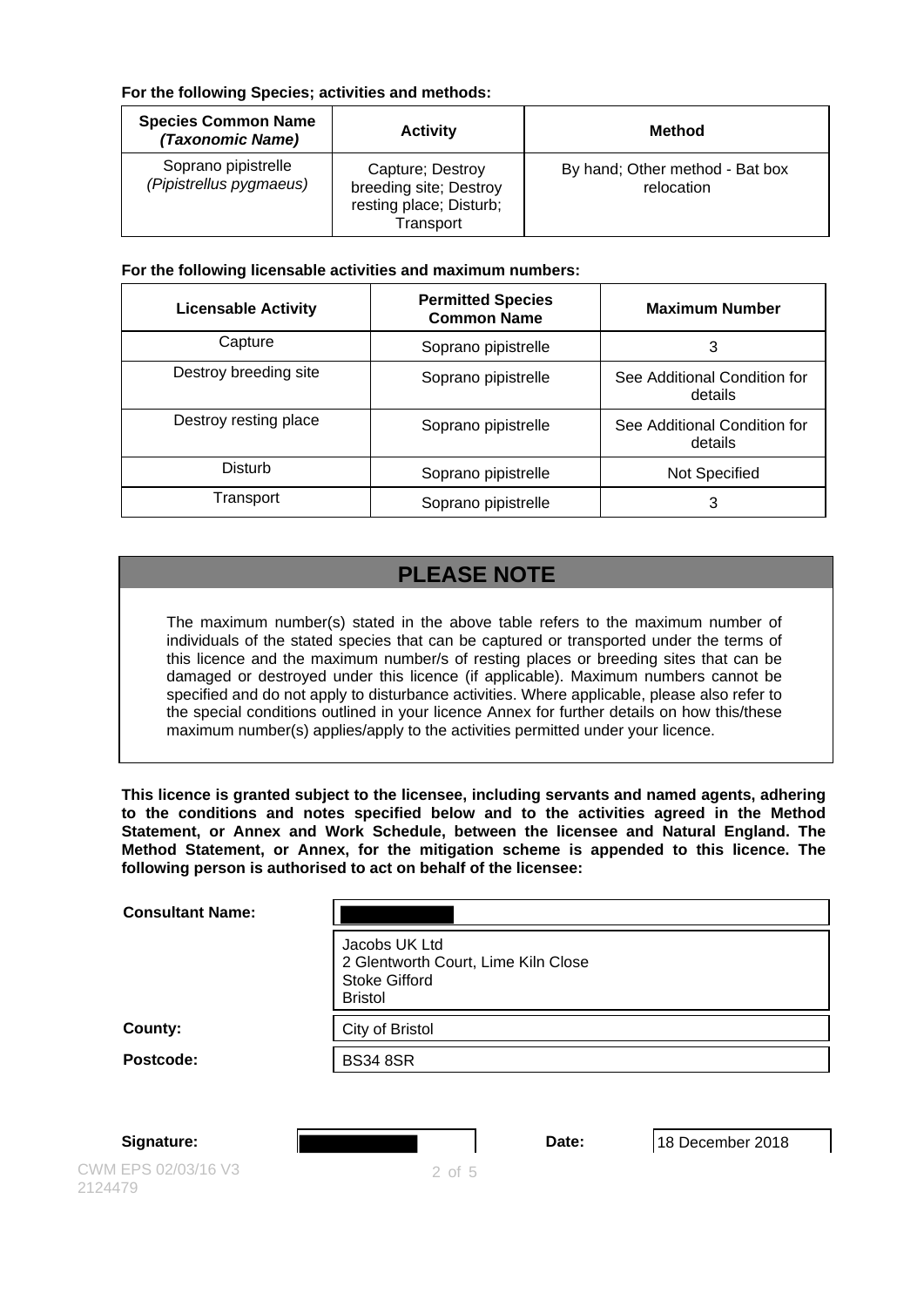### **WARNING**

- **This licence authorises acts that would otherwise be offences under the Conservation of Habitats and Species Regulations 2017. Any departure from the conditions relating to this licence may be an offence under that legislation;**
- **This licence conveys no authority for actions prohibited by any other legislation;**
- **This licence can be modified or revoked at any time by Natural England, but this will not be done unless there are good reasons for doing so. The licence is likely to be revoked immediately if it is discovered that false information had been provided which resulted in the issue of the licence.**
- **Bodies corporate and their directors/secretaries are liable for offences under the Conservation of Habitats and Species Regulations 2017.**

### **LICENCE CONDITIONS**

- 1. The licensee is responsible for ensuring that operations comply with all terms and conditions of the licence.
- 2. While engaged in the activities to which this licence applies the licensee shall make a copy of the licence (including any Annex and Work Schedule if applicable) available for inspection on each site where the activities are taking place and shall produce it on demand to any constable or an officer of Natural England.
- 3. No agent of the licensee shall carry out any of the activities to which this licence (including any Annex and Work Schedule if applicable) applies unless authorised in writing by the licensee, appointing them the licensee's agent. The agent shall make a copy of the authorisation available for and shall produce it on demand to any constable or officer of Natural England.
- 4. The licensee must submit a written report of actions taken under the licence (including any Annex and Work Schedule if applicable), even if no action is taken, and send it to the Natural England officer at the address shown at the top of the report form, to arrive not later than 14 days (two weeks) after the expiry of the licence. Failure to make reports may result in the licence being revoked and/or the refusal to grant subsequent licences. Please note some licences may have additional reporting requirements specified in an attached Annex.
- 5. It is a condition of the licence (including any Annex and Work Schedule if applicable) that any post development monitoring data (e.g. survey data and habitat assessment) including nil returns are submitted to Natural England to arrive no later than 14 days (two weeks) after the expiry of the licence or as specified in any Annex. Post development survey data (except nil returns) must also be sent to the relevant Local Biological Records centre within this time period.
- 6. A person authorised by the licensee shall provide him/her with such information as is within his/ her knowledge and is necessary for the report, which the licensee is required to make to Natural England.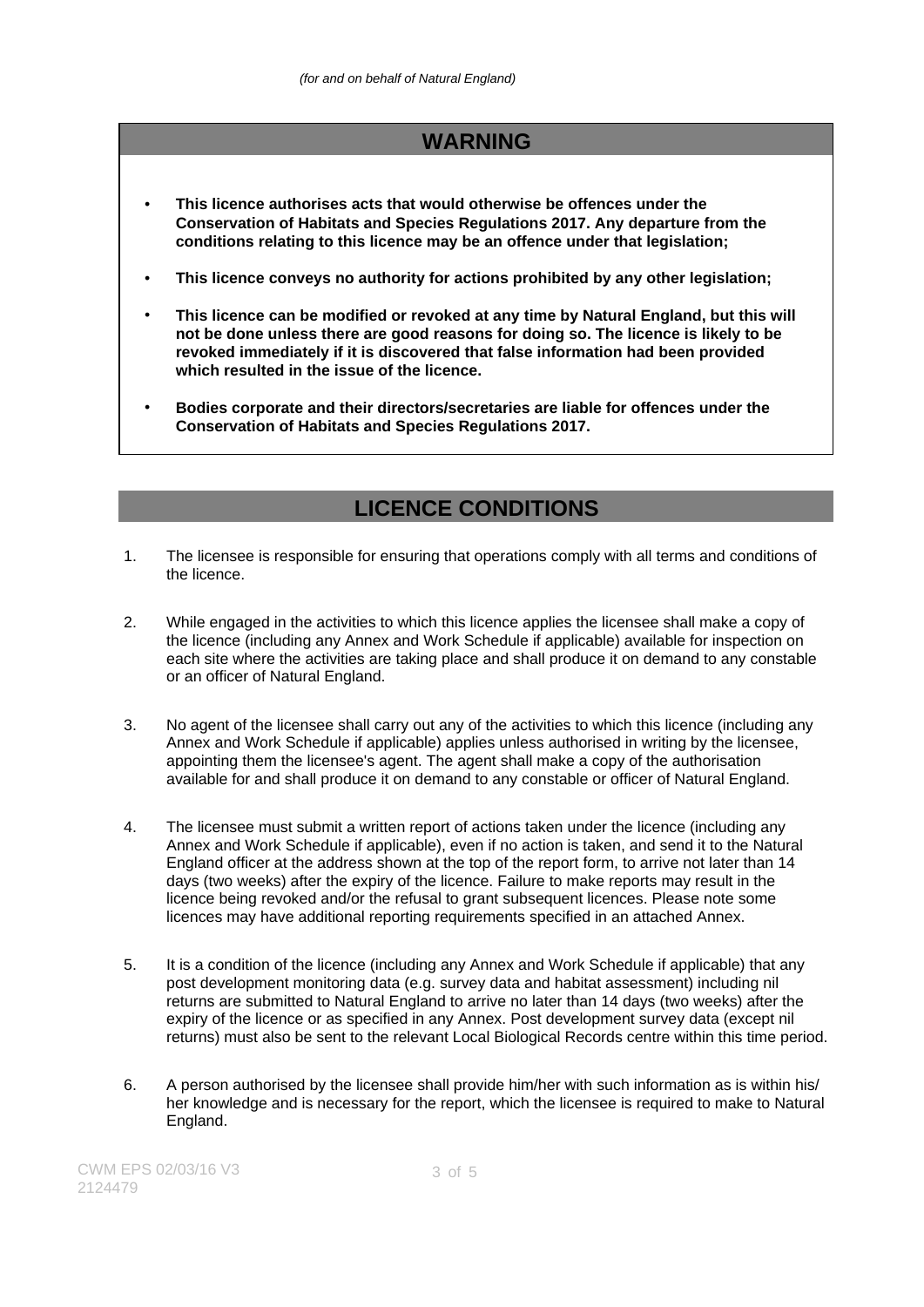## **LICENCE CONDITIONS**

- 7. The licensee shall permit an officer of Natural England, accompanied by such persons as he/ she considers necessary for the purpose, on production of his/her identification on demand, reasonable access to the site for monitoring purposes and to be present during any operations carried out under the authority of this licence for the purpose of ascertaining whether the conditions of this licence are being, or have been, complied with. The licensee shall give all reasonable assistance to an officer of Natural England and any persons accompanying him/her.
- 8. The licensee, including servants and named agents, must adhere to the activities; the licensable methods; the numbers per species (if relevant) and the timescales agreed between the Licensee and Natural England in the Method Statement or, if applicable, in the Annex and Work Schedule attached to the licence.
- 9. All activities authorised by this licence, and all equipment used in connection herewith shall be carried out, constructed and maintained (as the case may be) so as to avoid cruelty, unnecessary injury or distress to any species covered by this licence.
- 10. Methods used in connection with the execution of this licence must comply with the relevant published mitigation guidelines, unless otherwise agreed with Natural England.
- 11. Good practice and reasonable avoidance measures must be followed at all times.
- 12. All records are to be made available for inspection at any reasonable time by Natural England.
- 13. The licensee and named ecologist are responsible for all activities of the persons they have appointed in connection with this licence.
- 14. It is a condition of this licence that you must have obtained prior consent from all landowners and/or occupiers before commencing any activities that are authorised by this licence.

#### Additional Condition(s):

AC01 Special conditions apply to this mitigation licence that are in addition to the standard licence conditions listed above. These are detailed within the attached Annex and all persons acting under this licence must ensure that operations comply with all these terms and conditions (including any Annex and Work Schedule if applicable)

### **NOTES**

- 1. Under Regulation 60(1) of the Conservation of Habitats and Species Regulations 2017, it is an offence to contravene or fail to comply with a licence condition. This includes all persons authorised to act under this licence.
- 2. Natural England advises that where any individual is likely to come into contact with a bat in the operation of this licence, they should ensure that they wear suitable clothing and gloves and have been vaccinated against European Bat Lyssavirus (EBL).